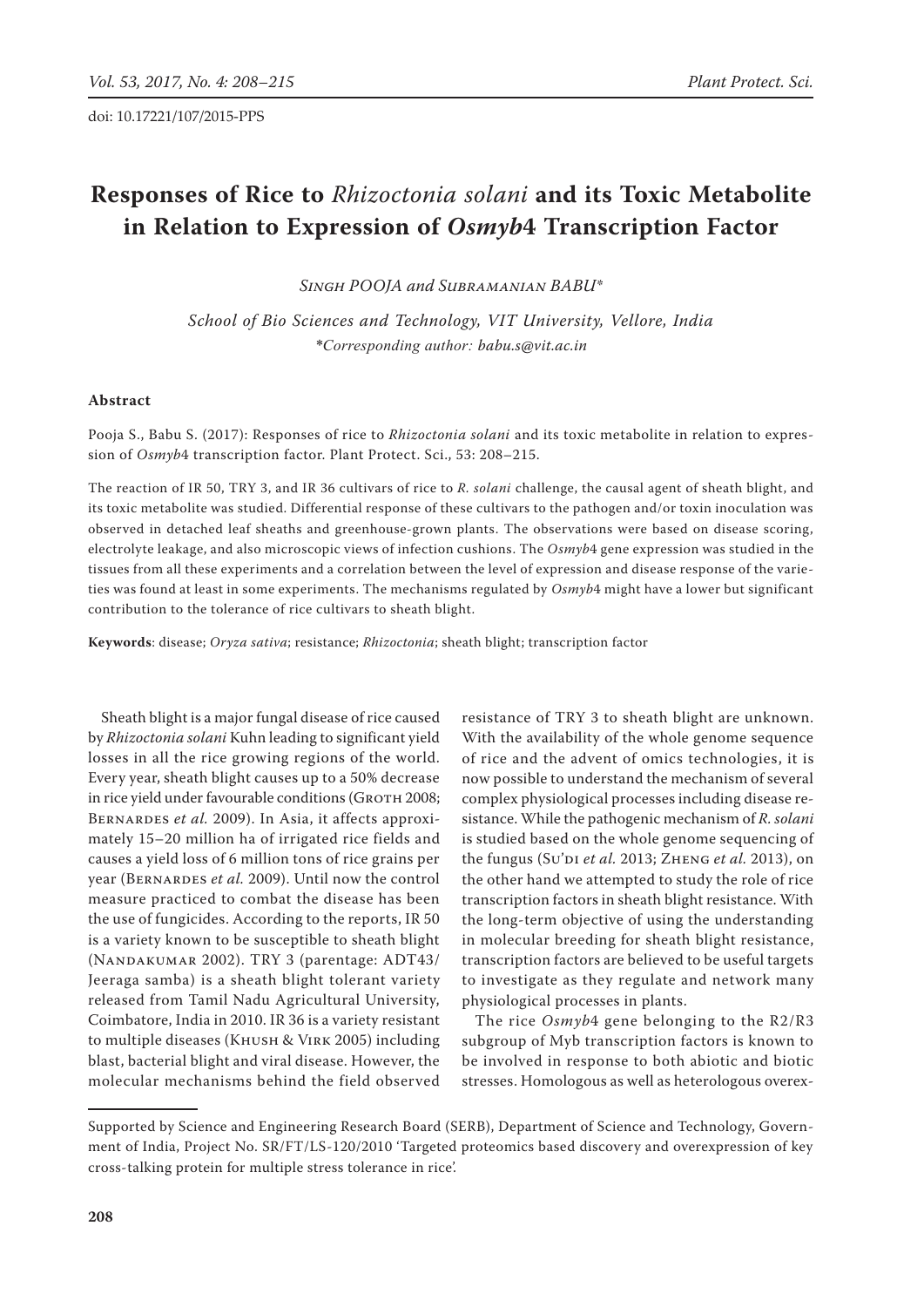pression of *Osmyb*4 in monocot and dicot plants have been reported to improve stress tolerance through direct or indirect activation/repression of several downstream genes. This includes expression in crops and plants like rice (PARK et al. 2010), barley (SOLTESZ *et al.* 2012), *Arabidopsis* (Vannini *et al.* 2004, 2006; Mattana *et al.* 2005), tomato (Vannini *et al*. 2007), apple (Pasquali *et al.* 2008), and *Osteospermum ecklonis* (Laura *et al.* 2010). Docimo *et al.* (2013) performed an ectopic expression of *Osmyb*4 in tobacco and *Salvia sclarea* plants to produce specific bioactive compounds, the objective of which was different from the aforesaid studies on other plants. The *Osmyb*4 subfamily was found to be highly conserved among monocots and putative homologues are predicted in both monocots and dicots (BALDONI *et al.* 2013). They also observed *Osmyb*4 regulating its own expression by an autoregulatory mechanism. Altogether, the results of these studies indicate the pivotal role of *Osmyb*4 as a candidate gene for engineered stress tolerance/resistance in plants. It is obvious that most observations are oriented towards abiotic stress and the direct role of this gene in biotic stress response remains largely unknown.

We reported naturally existing levels of *Osmyb*4 expression in rice varieties relating to sheath blight and bacterial leaf blight resistant/susceptible genotypes (Singh *et al.* 2013). Recently, we reported an induction of this gene upon the sheath blight pathogen challenge and its correlation with other disease resistance genes like aminotransferase, ankyrin, and WRKY 12 (Pooja *et al.* 2015).

In this study, we used artificial inoculation of *Rhizoctonia solani*, the rice sheath blight pathogen and its toxic metabolite in rice plants to demonstrate the role of *Osmyb*4 in sheath blight pathogen response.

## **Material and Methods**

*Rice varieties and growth of seedlings*. Rice (*Oryza sativa L.*) seeds of cultivars TRY 3 (tolerant to sheath blight), IR 50 (susceptible to sheath blight), and IR 36 (resistant to multiple diseases of rice excluding sheath blight) were obtained from Paddy Breeding Station, Tamil Nadu Agricultural University, Coimbatore, India. The seedlings were grown in germination paper in Hoagland's solution at room temperature for a period of two weeks. For a pot culture experiment, seedlings of the same varieties were raised in plastic pots (3.75 inches high and 5 nches at the

opening). The pots contained wetland soil with organic carbon 0.23%, pH 6.64, electrical conductivity of 0.06 dS/m (non-saline), and available N, P, K 168, 13.0, and 188 kg/ha, respectively.

*Pathogen*. *Rhizoctonia solani* Kuhn (strain RS 7, anastomosis group AG1, subgroup 1A) was obtained from the Department of Plant Pathology, Tamil Nadu Agricultural University, Coimbatore, India. The culture was maintained on potato dextrose agar (PDA).

*Partial purification and inactivation of R. solani toxin*. *R*. *solani* was grown in Richard's medium (50 g of sucrose, 10 g of  $\text{KNO}_3$ , 5 g of  $\text{K}_2\text{HPO}_4$ , 2.5 g of  $\text{MgSO}_4$ ,  $0.02$  g of FeCl<sub>2</sub>, and 1000 ml of distilled water, pH 7.0) in 500 ml Erlenmeyer flask by inoculating 4–5 mycelial discs (5 mm in diameter) grown in PDA and incubated at room temperature for 21 days. Mycelia were removed by filtering through Whatman filter paper No. 1 and the culture filtrate was treated with an equal volume of methanol, it was further stored overnight at  $4^{\circ}$ C. Further the filtrate was condensed to 15 ml volume in a rotary evaporator (Superfir™ Rotavap; Genser Scientific Instruments, Rothenburg ob der Tauber, Germany) at 65°C. Partial purification of the toxin was done with hexane, ethyl acetate, and chloroform in succession in a separating funnel. Gel permeation chromatography (VIDHYASEKARAN *et al.* 1997) was done for obtaining the partially purified toxin. The column contained Sephadex G-75 (Sigma Chemical Co., St. Louis, USA) as the gel matrix. Several 5-ml fractions were collected and the elutions corresponding to the peak absorbance were pooled and condensed in a rotary evaporator and reconstituted in sterile water. Chemical inactivation of toxin was done by mixing 2 ml of 35 mM potassium periodate with 10 ml of the partially purified toxin and incubated at 5°C for 22 hours. Further, the mixture was dialysed against sterile water for 24 hours.

*Electrolyte leakage study*. Rice sheath tissue pieces of cultivars TRY 3, IR 50, and IR 36 (2 mm size) were prepared from 45-days-old plants and tied in muslin cloth (100 mg/cloth bag). Three sets of the tubes were made each containing 3 ml of active toxin, inactive toxin, and water (control). Tissue pieces were infiltrated *in vacuo* for 30 min at room temperature followed by rinsing in distilled water several times and further leaching against 10 ml of distilled water for 45 minutes. The solution was used to evaluate the mean values of conductivity (µS/cm) at 0, 15, and 30 min (VIDHYASEKARAN *et al.* 1997). The experiment was performed with ten replications.

*Artificial inoculation and disease scoring*. A sheath blight infection assay was performed in de-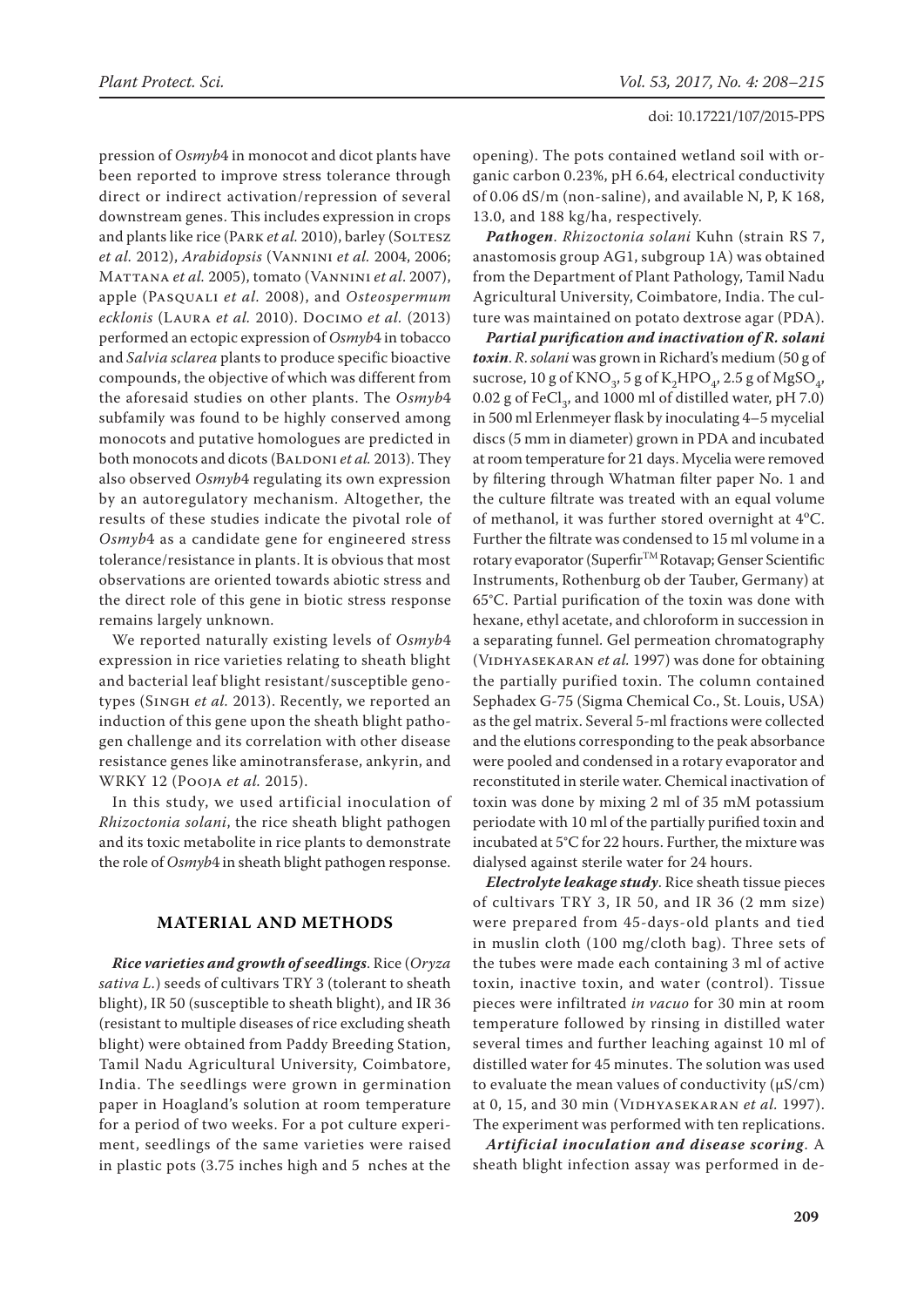tached sheath as well as greenhouse-grown plants. Seedlings were raised in pot culture as described by SINGH *et al.* (2013). For the detached sheath bioassay, sheaths were obtained from the actively growing tillers of 45-days-old plants. Inoculation of the pathogen was done by the pin prick method on the surface of the detached sheath and sheath portions of greenhouse-grown plants. Mycelial discs were cut from the active growing edges of *R. solani* culture in PDA plates using a cork borer.

*Detached sheath bioassay with mycelial disc* – Rice sheaths collected from 45-days-old plants of all the three varieties were uniformly cut into 7 cm. Each sheath was placed on a glass slide and its end was fixed with tape to avoid the disturbance of the sheath position. An injury was made using a sterile needle and the mycelial disc was placed over it. Plain PDA disc without culture served as control. The slides were kept in sterile Petri plates lined with 3 layers of Whatman filter paper No. 1 wetted with sterile water. The Petri plates were incubated at room temperature under laboratory conditions (12 h light and 12 h of darkness  $\pm$  2). Ten sheaths (replications) were used per treatment per variety and the entire experiment was done twice.

*Detached sheath bioassay with active/inactive toxin* – The experiment set up and disease scoring were similar as described for the bioassay done with mycelial disc. Instead of the mycelial disc, a volume of 50 µl of toxin (50 µg glucose equivalence) and inactive toxin (used to check the effect on *Osmyb*4 expression) were placed on the needle pricked region of the sheath. Inoculation with sterile water served as control. Ten sheaths (replications) were used per treatment per variety and the entire experiment was done twice.

*Bioassay in greenhouse-grown plants* – Seedlings were grown in a greenhouse for four weeks at 28–30°C under natural light conditions. Artificial inoculation using *R. solani* mycelial discs was done on replicated sets (ten plants for each variety and two sheaths per plant). Moisture was maintained everyday by applying sterile distilled water at the site of infection. Plants were covered with polythene bags sprayed with sterile water 24 h before and after inoculation.

Disease scoring was done following the standard protocol (Nandakumar *et al.* 2002) at 120 h and percentage disease index (PDI) was calculated based on the grades of 0–9 scale. For every treatment, scoring was done on two sheaths per plant on ten plants. Twenty score points were totalled to get the total grade points: Disease index = (Total grade point/No. of sheath observed) × (100/Max. grade)

*Observation of infection cushions*. The experimental setup was similar as described for the bioassay done with *R. solani* mycelial discs. A region of 2.5 cm long each from the infected and uninfected sheath from the three cultivars TRY 3, IR 50, and IR 36 was cut and the epidermal layer along with tissues was dissected using a sterile needle. This was stained with 0.5% trypan blue and placed on a glass slide. The number of infection cushions was counted in each square at 100× using a light microscope and reported as the number of infection cushions per  $cm<sup>2</sup>$ (Choppakatla *et al.* 2006).

*Semi-quantitative RT-PCR analysis*. After disease scoring (120 h after inoculation) in the detached sheaths as well as sheaths of greenhouse-grown plants, a region of 1 cm long each from above and below the pin pricked site of infected and uninfected sheaths was cut from all samples and frozen for the gene expression analysis. Tissue samples collected from ten sheaths for each treatment and variety were pooled and ground to a fine powder using liquid nitrogen. Total RNA was isolated from all preserved samples of the infection assay experiment, using the Raflex total RNA isolation kit (Genei, Bangalore, India) as per the manufacturer's protocol. Semi-quantitative reverse transcription PCR was carried out following the protocol as we already reported (Singh *et al.*  $2013$ ) with the following primers: forward primer – 5'GCGTCGACTATGAAGCGGAAGCGGCCGGC'3 and reverse primer - 5'CGCGGATCCGCTTACT-GTTTGGATTCCATGA'3. Amplification of the *Osmyb*4 gene was carried out with initial denaturation at 95°C for 2 min and 20 cycles of denaturation at 95°C for 1 min, 48°C annealing for 1 min and 72°C extension for 1 minute. The rice actin gene was used as an internal control and amplification was performed using the primers 5'GTATCCATGAGACTACATA-CAAC'3 and 5'TACTCAGCCTTGGCAATCCACA'3 with an annealing temperature of 54°C. The experiment was repeated twice to confirm the results.

*Statistical analysis*. Statistical analysis was performed using ANOVA and the results of infection assays and electrolyte leakage study were expressed as mean ± SD with error bars in the graphs. *P* < 0.05 implies significance.

#### **Results**

*Infection assay on detached sheath*. Artificial inoculation using the mycelial discs of *R. solani* was done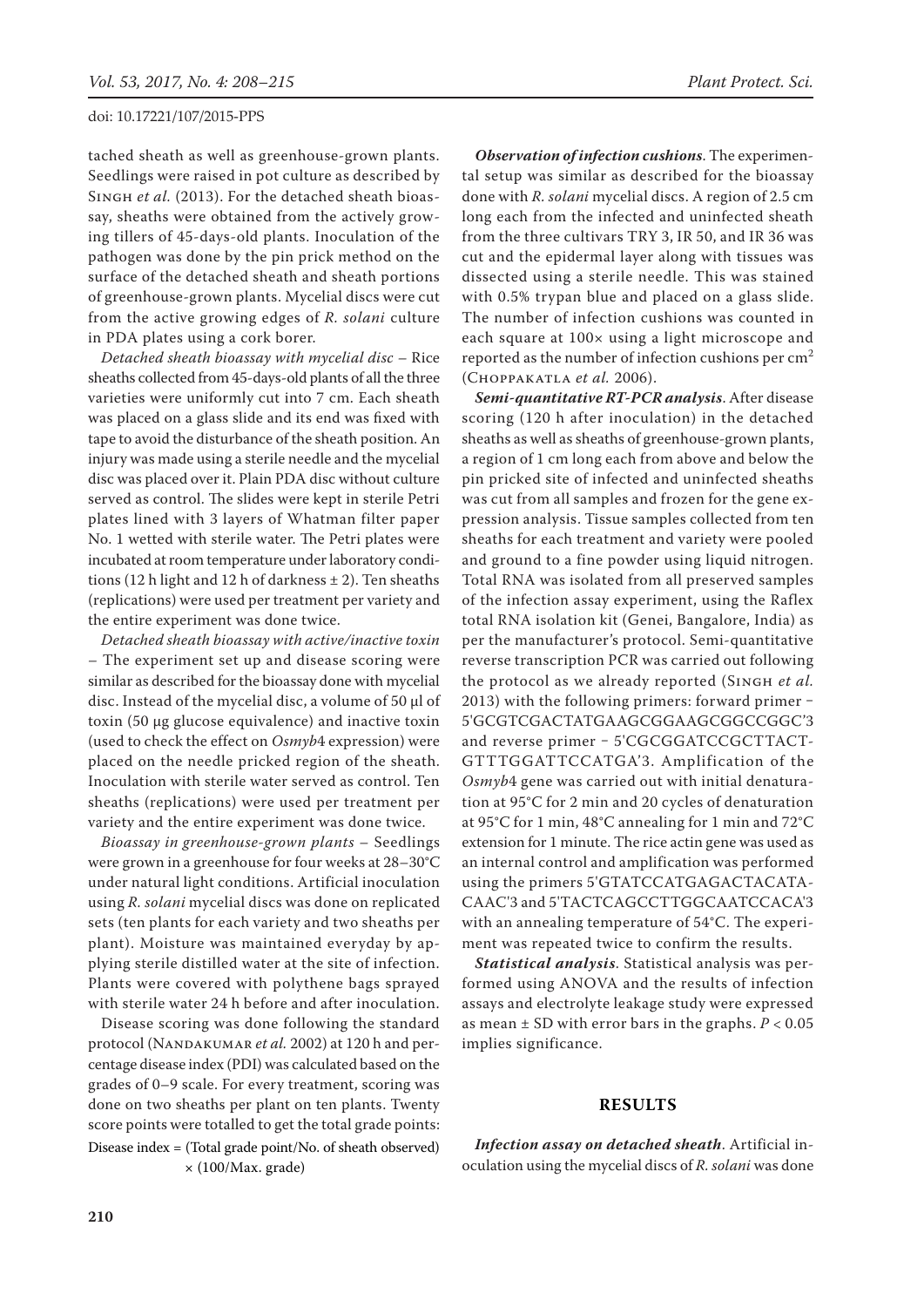on three varieties, TRY 3, IR 50, and IR 36 (Figure 1A). Cv. IR 50 recorded a higher percentage disease index compared to cvs TRY 3 and IR 36 (Figure 1B). A similar experiment was performed with active and inactive toxin for inoculation and the PDI was calculated (Figure 2). Although the cultivar differences in response to active toxin were not drastic in terms of the PDI, inoculation with inactive toxin revealed cultivar differences. Overall, inoculation with inactive toxin recorded very negligible lesions and correspondingly the lower PDI. Inoculation with the active toxin of *R. solani* resulted in a PDI of 17.66 in cv. IR 50 where the inoculation of inactive toxin in the same variety recorded PDI 0.70. The sheath blight PDI was 0.35 and 0.62 in cvs TRY 3 and IR 36, respectively, when inoculated with inactive toxin.

*Electrolyte leakage study*. The ability to cause the leakage of electrolytes from rice sheath tissues was studied with the three cultivars TRY 3, IR 50, and IR 36 using active and inactive toxin with water as control (Figure 3). The conductivity was measured at 0, 15, and 30 minutes. Active toxin showed rapid electrolyte leakage as compared to inactive toxin and control where



the cv. TRY 3 showed a maximum with 2.95 µS/cm followed by cvs IR 50 and IR 36 with the lowest leakage. Inactive toxin was able to cause maximum electrolyte leakage in the cv. IR 50 (1.17  $\mu$ S/cm) followed by cv. IR 36 and the lowest leakage was exhibited by cv. TRY 3.

*Observation of infection cushions*. Development of *R. solani* hyphae on the inoculated sheath tissue of the rice cultivars was microscopically observed and the number of infection cushions produced by the fungus was counted. In general, the growth of the hyphae was observed to be random (Figure 4). The severity of the infection could be correlated with the number of infection cushions formed, i.e. the susceptible cv. IR 50 showed the maximum number of infection cushions (225 cm<sup>-2</sup>) followed by tolerant/ resistant cv. IR 36 (218 cm<sup>-2</sup>), and cv. TRY 3 (185 cm<sup>-2</sup>) after 72 h of infection.

*Infection assay in greenhouse-grown plants*. Artificial inoculation with *R. solani* in the sheaths resulted in the PDI of 23.44 for cv. IR 50. The PDI values of the other two varieties TRY 3 and IR 36 were found to be 16.03 and 12.96, respectively. The results of the experiment are shown in Figure 5.



Figure 1. Infection assay on detached sheaths of different varieties using *R. solani* mycelial discs: (**A**) Symptom development on stems inoculated with *R. solani* mycelial discs (a) and plain agar discs (b); (**B**) Disease severity of the rice varieties upon inoculation with *R. solani* mycelial discs

Figure 2. Infection assay on detached sheaths of different varieties using *R. solani* active or inactive toxin: (**A**) Sheath blight lesions produced on different varieties inoculated with active toxin (a), inactive toxin (b), and sterile water (c); (**B**) Disease severity in rice varieties upon treatment with *R. solani* active or inactive toxin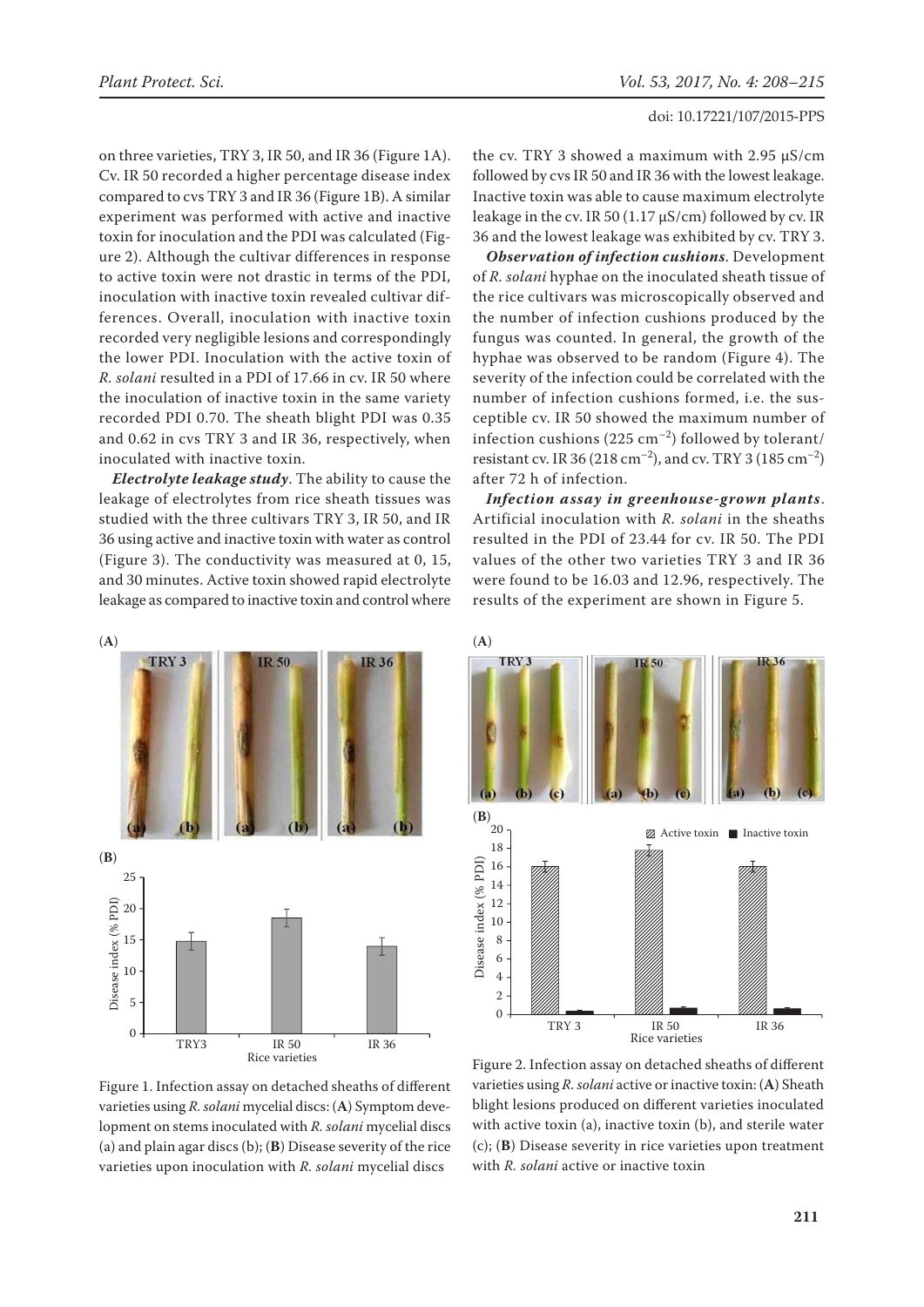





Figure 4. Microscopic view (100×) of infection cushions developed on detached sheats of three cultivars: Lateral sections of sheath tissues of (**A**) TRY 3, (**B**) IR 50, and (**C**) IR 36 showing *R. solani* infection cushions

*RT-PCR analysis of Osmyb***4** *expression*. *Osmyb*4 was not found to be expressed in the control sheaths of IR 50, whereas after *R. solani* infection the variety showed the gene expression although it was lower as compared to the other two cultivars. On the other hand, cv. TRY 3 was observed to have the expression of the gene in both control and infected sheaths, but the expression was found to be higher with infection. There was not a large difference observed in the expression level of this gene and it was found to be more or less similar in cv. IR 36, with or without infection (Figures 6a–d). The RT-PCR analysis done on RNA samples obtained from the infection assay experiment using toxin revealed varietal differences in *Osmyb*4 expression (Figures 6e–j). The TRY 3 variety displayed a reduction in the expression level of the gene. Comparing the inoculation of inactive toxin and active toxin, similar results were obtained for cv. IR 36. In cv. IR 50, inactive toxin was able to induce



Figure 5. Pathogenicity assay on intact plants grown under greenhouse conditions: (**A**) Sheath blight symptoms on stems of different varieties inoculated with *R. solani* (a) or uninoculated (b); (**B**) Disease severity of different varieties upon artificial inoculation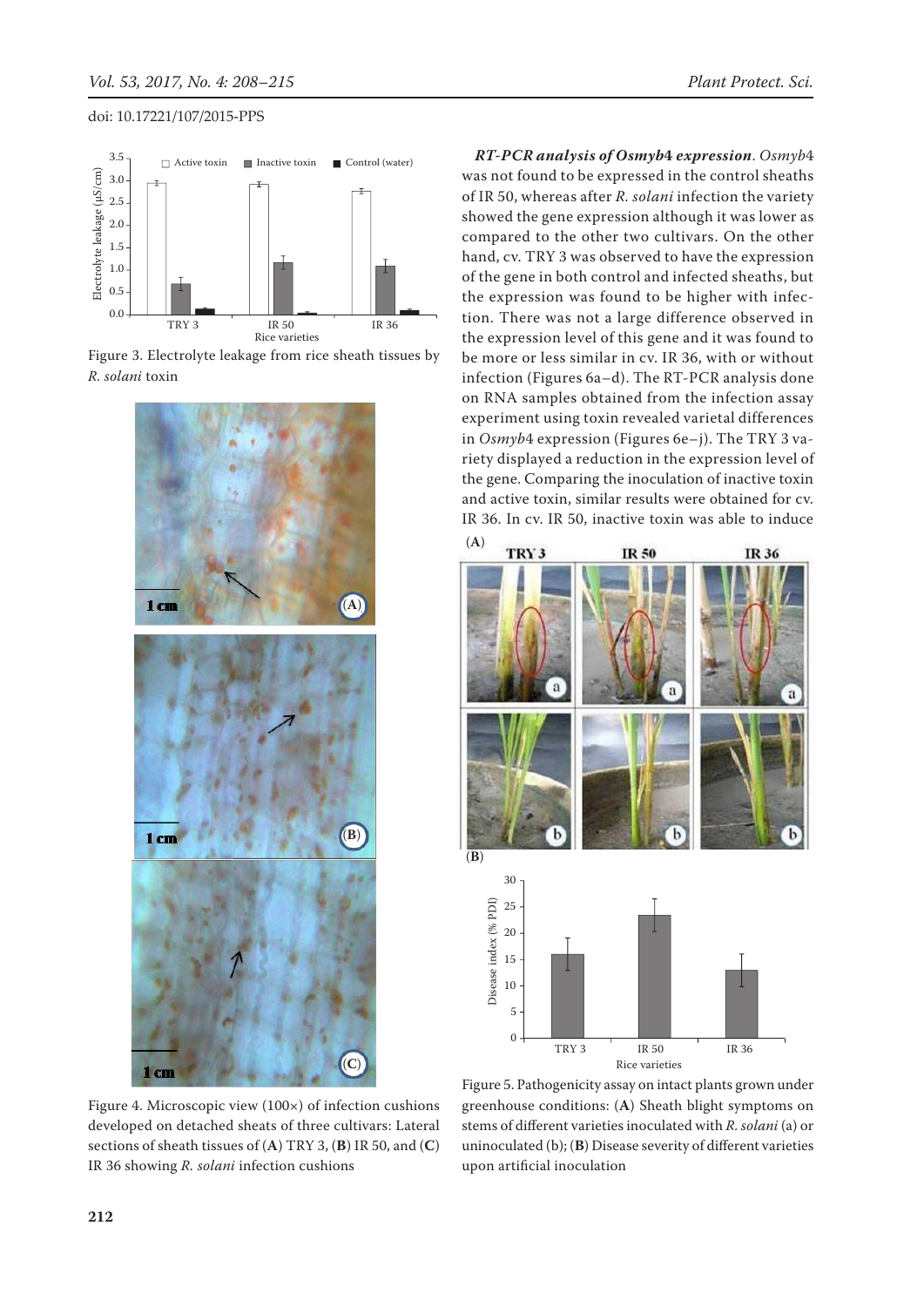

Figure 6. *Osmyb*4 expression analysis in rice cultivars under different experimental conditions

Lane 1 –TRY 3; Lane 2 – IR 50; Lane 3 – IR 36; (a) Detached sheath inoculated with *R. solani* mycelial disc (*Osmyb*4); (b) Detached sheath inoculated with *R. solani* mycelial disc (rice actin); (c) Detached sheath inoculated with plain agar disc (*Osmyb*4); (d) Detached sheath inoculated with plain agar disc (rice actin); (e) Detached sheath inoculated with *R. solani* active toxin (*Osmyb*4); (f) Detached sheath inoculated with *R. solani* active toxin (rice actin); (g) Detached sheath inoculated with *R. solani* inactive toxin (*Osmyb*4); (h) Detached sheath inoculated with *R. solani* inactive toxin (rice actin); (i) Detached sheath inoculated with sterile water (*Osmyb*4); (j) Detached sheath inoculated with sterile water (rice actin); (k) Greenhousegrown plants inoculated with *R. solani* (*Osmyb*4); (l) Greenhouse-grown plants inoculated with *R. solani* (rice actin); (m) Greenhouse-grown plants – uninoculated control (*Osmyb*4); (n) Greenhouse-grown plants – uninoculated control (rice actin)

the expression of the gene which was not found in the case of active toxin inoculation. *Osmyb*4 expression was induced in the greenhouse-grown cv. TYR 3 plants upon inoculation with *R. solani* compared to other varieties (Figures 6 h–n). The expression level was undetectable in cv. IR 50 in both inoculated and uninoculated plants.

# **Discussion**

Homologous expression in rice was found to produce a similar induction of stress tolerance like in heterologous species (Park *et al.* 2010). In previous work, we demonstrated that the naturally existing levels of the *Osmyb*4 gene expression in rice seedlings correlate with the known genotypic reaction of rice cultivars to sheath blight disease (Singh *et al.* 2013). The susceptible IR 50 variety had a lower level of expression than cvs TRY3 and IR 36.

In the present study, we have explored the reaction of these varieties to *R. solani* challenge, the causal agent of sheath blight, and its toxic metabolite. Differential response of these cultivars to the pathogen and/or toxin inoculation was observed in detached leaf sheaths and greenhouse-grown plants. The observations were based on disease scoring, electrolyte leakage, and also microscopic views. The *Osmyb*4 gene expression was studied in the tissues from all these experiments and a correlation between the level of expression and disease response of the varieties was found at least in some experiments.

The clear statistical difference observed between varieties in reaction to the inoculation of mycelial discs of *R. solani* in either detached sheaths or greenhouse-grown plants was not seen in the experiments with toxin. The results of mycelial disc inoculation studies were also supported by the observations on infection cushions of *R. solani* in the inoculated tissues. The number was higher in susceptible cv. IR 50 than in the other two varieties. These results indicate that either the inoculation of toxin does not exactly mimic the pathogen infection or the quantity of toxin (we used 50 µl containing 50 µg glucose equivalents) used in the study was not sufficient to induce any response in rice tissues.

The gene expression analysis in detached sheaths inoculated with mycelial discs of *R. solani* revealed interesting results. TRY 3 and IR 36 varieties exhibited the gene expression even without pathogen challenge. Increased expression upon challenging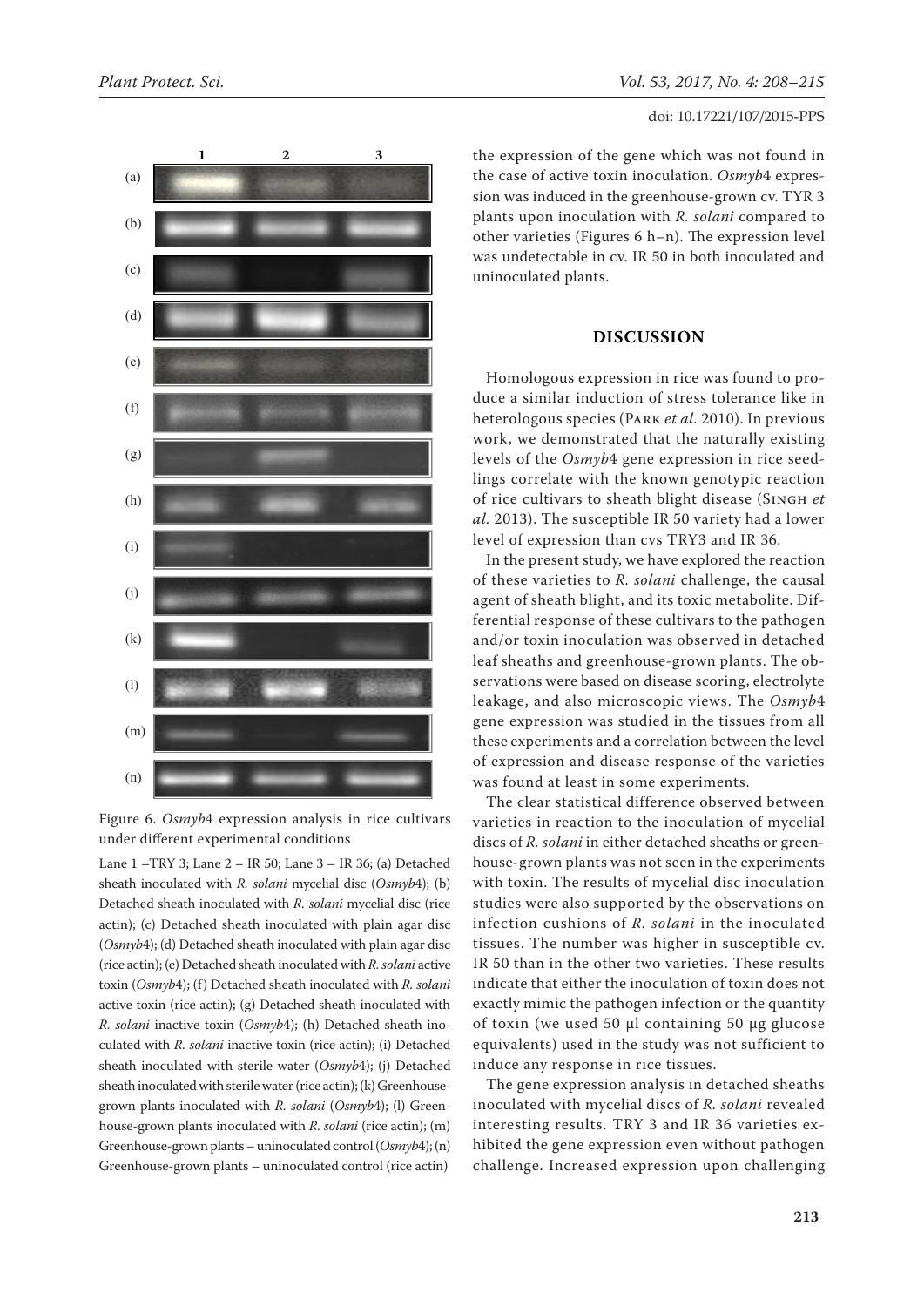with the pathogen was observed only in cv. TRY 3 compared to cv. IR 36. IR 36 is a variety which is known for its resistance to multiple diseases including blast, bacterial leaf blight, grassy stunt, and tungro (Khush & Virk 2005). This variety was selected in our study to compare sheath blight resistant cv. TRY 3 with a non-resistant variety in addition to a susceptible variety. The difference observed between cvs TRY 3 and IR 36 with respect to the *Osmyb*4 expression indicated that *Osmyb*4 mediated resistance may be specific to sheath blight. The reason behind observed resistance to sheath blight in cv. IR 36 in the artificial inoculation studies needs further investigations. Cv. IR 50 showed the gene expression after infection and the level was comparable with the uninoculated cvs TRY 3 and IR 36. In other words, *Osmyb*4 is induced in a susceptible variety by the pathogen infection to a level which is similar to the natural level in a tolerant variety. The amount of *Osmyb*4 transcripts in rice plants determines the susceptibility or resistance to *R. solani*.

In the experiment with toxin inoculation, the expression of *Osmyb*4 remained more or less unaltered in TRY 3 both in toxin inoculated and uninoculated sheaths. Inactive toxin also suppressed the expression of the gene. This correlates with our results in electrolyte leakage and disease scoring experiments involving toxin. In addition, inactive toxin was found to elicit the expression of *Osmyb*4 in the susceptible IR 50 variety. Based on these two experiments it can be concluded that *R. solani* mycelia as well as its toxin are able to induce *Osmy*b4 transcripts in detached sheaths of susceptible variety, however to a level which is not sufficient to demonstrate a tolerance or resistance reaction. In the whole plants (greenhouse experiment), there was no detectable gene expression in cv. IR 50 either with or without pathogen challenge indicating that the gene could have a role in resistant varieties and not in susceptible varieties. The results from the greenhouse-grown plants were similar to those observed in detached sheath experiment (inoculated with mycelial discs). Overall, considering the gene expression results in detached sheaths and greenhouse plants inoculated with mycelial discs, in the experiments which closely resemble natural infection in field conditions compared to toxin experiments there is a clear induction of the gene in the sheath blight tolerant variety TRY 3 upon pathogen challenge.

Since electrolyte leakage is a measure of the effect of *R. solani* toxin on rice plants and an indicator of susceptibility/resistance (VIDHYSEKARAN et

*al.* 1997; Sriram *et al.* 2000), we tried to observe electrolyte leakage in the varieties under study and also the expression of *Osmyb*4 upon toxin treatment. Although the results obtained with toxin inoculation and electrolyte leakage are not convincing, it also leads to an understanding that the *Osmyb*4 mediated resistance might involve a direct effect on the pathogen rather than its toxic metabolite. In other words, *Osmyb*4 mediated sheath blight resistance might not be based on a detoxification mechanism. This is supported by our recent observation on the induction of *Osmyb*4 along with aminotransferase and ankyrin proteins which have a direct role in pathogen resistance through the cell wall thickening and callose deposition (Pooja *et al.* 2015).

The mechanisms regulated by *Osmyb*4 might have a significant contribution to the tolerance of rice cultivars to sheath blight. Vannini *et al.* (2004) reported that the expression level of the *Osmyb*4 transcription factor is known to be low in normal conditions and strongly induced at 4°C. The natural promoter of this gene in rice genome is cold inducible. Sheath blight is a major disease in tropical rice grown under hot humid weather. The low level of the natural expression of *Osmyb*4 could be one of the reasons why most *indica* varieties are susceptible to this disease. This can also be interpreted as follows: the cold inducible nature of the gene could be the reason why sheath blight is not a serious disease in temperate countries/regions. From this point of view, the engineered expression of *Osmyb*4 by replacing the cold inducible promoter with a constitutively expressing promoter remains a valid strategy for developing a transgenic rice variety with sheath blight resistance.

*Acknowledgements*. The authors also acknowledge the support rendered by the management, VIT University, Vellore, India.

## **References**

- Baldoni E., Genga A., Medici A., Coraggio I., Locatelli F. (2013): The *Osmyb*4 gene family: stress response and transcriptional auto-regulation mechanisms. Biologia Plantarum, 57: 691–700.
- Bernardes-de-Assis J., Storari M., Zala M., Wang W., Jiang D., Shidong L., Jin M., McDonald B.A., Ceresini P.C. (2009): Genetic structure of populations of the rice-infecting pathogen *Rhizoctonia solani* AG-1 1A from China. Phytopathology, 99: 1090–1099.